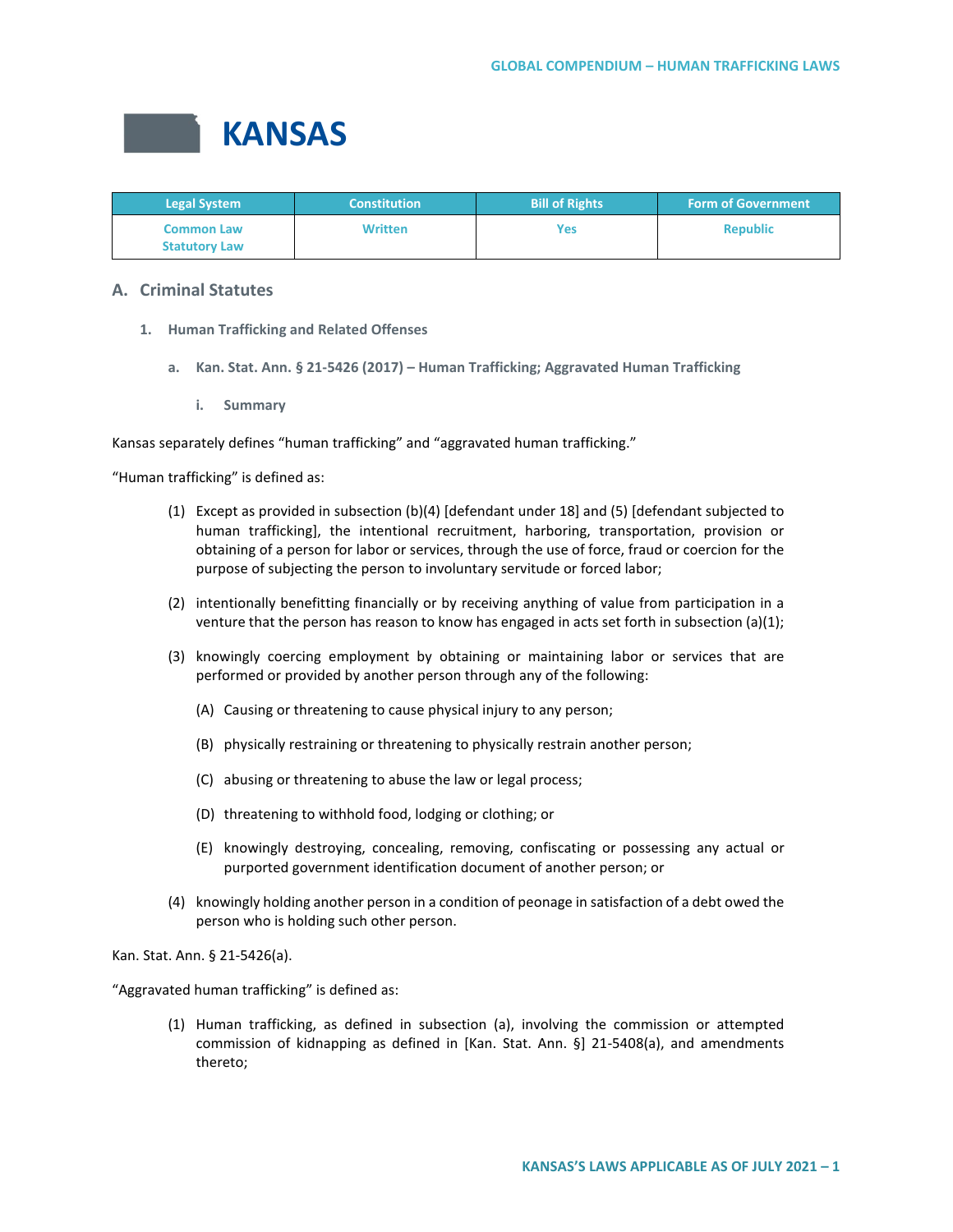- (2) human trafficking, as defined in subsection (a), committed in whole or in part for the purpose of the sexual gratification of the defendant or another;
- (3) human trafficking, as defined in subsection (a), resulting in a death;
- (4) recruiting, harboring, transporting, providing or obtaining, by any means, a child knowing that the child, with or without force, fraud, threat or coercion, will be used to engage in:
	- (A) Forced labor;
	- (B) involuntary servitude; or
	- (C) sexual gratification of the defendant or another involving the exchange of anything of value; or
- (5) hiring a child by giving, or offering or agreeing to give, anything of value to any person, to engage in manual or other bodily contact stimulation of the genitals of any person with the intent to arouse or gratify the sexual desires of the offender or another, sexual intercourse, sodomy or any unlawful sexual act, and the offender recklessly disregards the age of the child.

Kan. Stat. Ann. § 21-5426(b).

Kansas defines "peonage" as "a condition of involuntary servitude in which the victim is forced to work for another person by the use or threat of physical restraint or physical injury, or by the use or threat of coercion through law or the legal process." Kan. Stat. Ann. § 21-5426(i)(2).

An affirmative defense to any prosecution exists for aggravated human trafficking under Kan. Stat. Ann. § 21-5426(b)(4) or Kan. Stat. Ann. § 21-5426(b)(5) if the defendant: "(1) Was under 18 years of age at the time of the violation; and (2) committed the violation because such defendant, at the time of the violation, was subjected to human trafficking or aggravated human trafficking, as defined by this section." Kan. Stat. Ann. § 21-5426(e).

A defense does not exist for aggravated human trafficking under Kan. Stat. Ann. § 21-5426(b)(4) or Kan. Stat. Ann. § 21-5426(b)(5) that: "(1) The victim consented or willingly participated in the forced labor, involuntary servitude or sexual gratification of the defendant or another; or (2) the offender had no knowledge of the age of the victim." Kan. Stat. Ann. § 21-5426(f).

A person who commits human trafficking or aggravated human trafficking may also be prosecuted for, convicted of, and punished for commercial sexual exploitation of a child or for any form of homicide. Kan. Stat. Ann. § 21-5426(g).

**ii. Sentencing**

"Human trafficking is a severity level 2, person felony." Kan. Stat. Ann.  $\S 21-5426(c)(1)$ . The sentencing grid is found in Kan. Stat. Ann. § 21-6804. "In addition to any other sentence imposed, a person convicted under subsection (c)(1) shall be fined not less than [USD] 2,500 nor more than [USD] 5,000." Kan. Stat. Ann. § 21-5426(c)(4).

"Aggravated human trafficking is generally a severity level 1, person felony, except as provided in subsection (c)(3)." Kan. Stat. Ann. § 21-5426(c)(2). Under subsection (c)(3), when the offender is 18 years of age or older and the victim is less than 14 years of age, aggravated human trafficking or attempt, conspiracy, or criminal solicitation to commit aggravated human trafficking is an off-grid person felony. Kan. Stat. Ann. § 21-5426(c)(3). In addition to any other sentence or fine imposed, a person convicted of aggravated human trafficking shall be fined an additional amount not less than USD 5,000. Kan. Stat. Ann. § 21-5426(c)(4).

"All fines collected pursuant to this section shall be remitted to the human trafficking victim assistance fund created by [Kan. Stat. Ann. §] 75-758, and amendments thereto." Kan. Stat. Ann. § 21-5426(c)(2)–(4).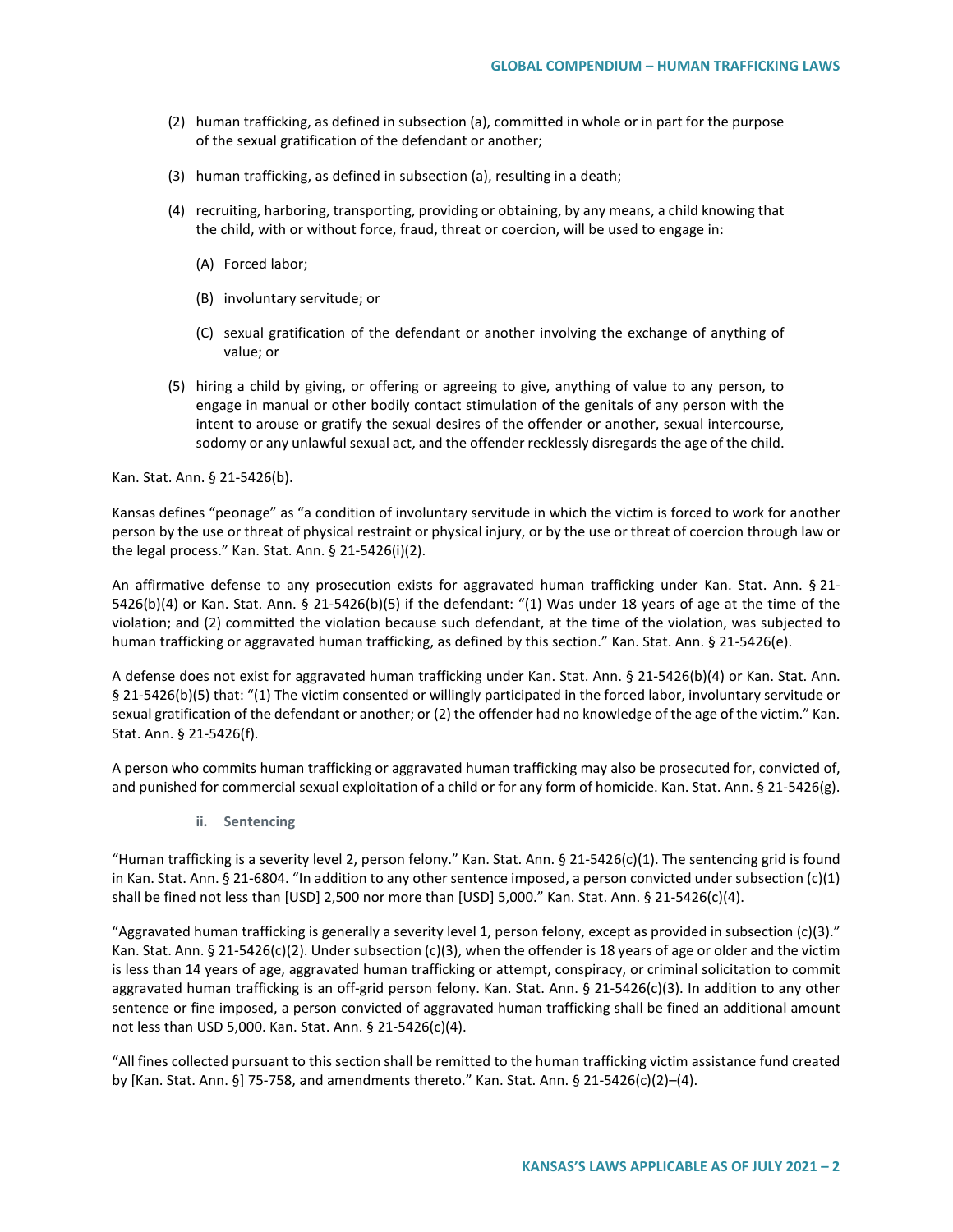If the offender is 18 years of age or older and the victim is less than 14 years of age, then certain provisions do not apply at sentencing. Kan. Stat. Ann. § 21-5426(d). Under that section:

- (1) Kan. Stat. Ann. § 21-5301(c), which classifies attempt of an off-grid felony as a non-drug severity level 1 and provides a severity level for attempt crimes two levels below the level for the underlying or completed crime, does not apply to a violation of attempting to commit the crime of aggravated human trafficking.
- (2) Kan. Stat. Ann. § 21-5302(d), which classifies conspiracy of an off-grid felony as a non-drug severity level 2 and provides a severity level two levels below the level for the underlying or completed crime, does not apply to a violation of conspiracy to commit the crime of aggravated human trafficking.
- (3) Kan. Stat. Ann. § 21-5303(d), which generally classifies solicitation of an off-grid felony as a non-drug severity level 3 and provides a severity level three levels below the level for the underlying or completed crime, does not apply to a violation of criminal solicitation to commit the crime of aggravated human trafficking.

*Id.* For both human trafficking and aggravated human trafficking convictions, "[i]n addition to any other sentence imposed, … the court may order the person convicted to complete a suitable educational or treatment program regarding commercial sexual exploitation of a child." Kan. Stat. Ann. § 21-5426(c)(5).

The court shall order a person convicted of human trafficking, aggravated human trafficking, … or commercial sexual exploitation of a child … to pay restitution to the victim of the offense for:

- (i) Expenses incurred or reasonably certain to be incurred by the victim as a result of the offense, including reasonable attorney fees and costs; and
- (ii) an amount equal to three times the greatest of the following, with no reduction for expenses the defendant incurred to maintain the victim:
	- (a) The gross income to the defendant for, or the value to the defendant of, the victim's labor or services or sexual activity;
	- (b) the amount the defendant contracted to pay the victim; or
	- (c) the value of the victim's labor or services or sexual activity, calculated under the minimum wage and overtime provisions of the federal fair labor standards act, 29 U.S.C. § 201 *et seq*., or under [Kan. Stat. Ann. §] 44-1203, and amendments thereto, whichever is higher, even if the provisions do not apply to the victim's labor or services or sexual activity.

Kan. Stat. Ann. § 22-3424(d)(2)(A).

"The court shall order restitution under subsection  $(d)(2)$  even if the victim is unavailable to accept payment of restitution." Kan. Stat. Ann. § 22-3424(d)(2)(B). "If the victim does not claim restitution ordered under subsection (d)(2) for five years after entry of the order, the restitution must be paid to the human trafficking victim assistance fund created by [Kan. Stat. Ann. §] 75-758, and amendments thereto, to help victims." Kan. Stat. Ann. § 22-3424(d)(2)(C).

**iii. Statute of Limitations**

Subject to certain conditions and exceptions, a prosecution for any crime shall generally be commenced within five years after it is committed. Kan. Stat. Ann. § 21-5107(d).

The period within which a prosecution shall be commenced shall not include any period in which:

(1) The accused is absent from the state;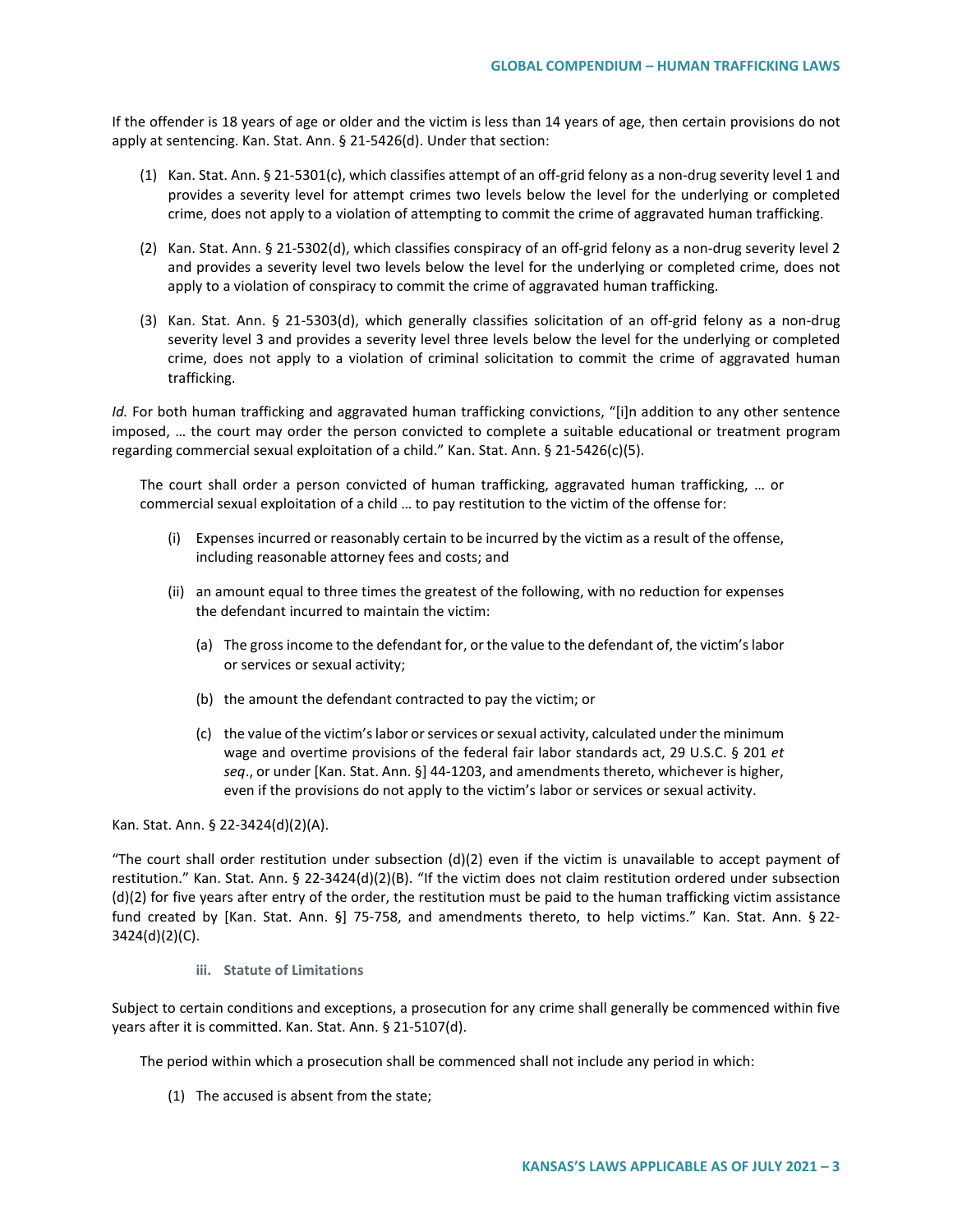- (2) the accused is concealed within the state so that process cannot be served upon the accused;
- (3) the fact of the crime is concealed;
- (4) a prosecution is pending against the defendant for the same conduct, even if the indictment or information which commences the prosecution is quashed or the proceedings thereon are set aside or are reversed on appeal;
- (5) an administrative agency is restrained by court order from investigating or otherwise proceeding on a matter before it .; or
- (6) whether the fact of the crime is concealed by the active act or conduct of the accused, there is substantially competent evidence to believe two or more of the **[**enumerated**]** factors **[**in § 21-5107(e)(6)**]** are present **…**.

Kan. Stat. Ann. § 21-5107(e).

When the victim is 18 years of age or older, a prosecution for a sexually violent crime "shall be commenced within 10 years or one year from the date on which the identity of the suspect is conclusively established by DNA testing, whichever is later ...." Kan. Stat. Ann. § 21-5107(c)(1). When the victim is under 18 years old, a prosecution "shall be commenced within 10 years of the date the victim turns 18 years of age or one year from the date on which the identity of the suspect is conclusively established by DNA testing, whichever is later." Kan. Stat. Ann. § 21-5107(c)(2). A "sexually violent crime" includes aggravated human trafficking in violation of Kan. Stat. Ann. § 21-5426(b) and § 22-4902(c).

- **b. Kan. Stat. Ann. § 21-5612 (2017) – Promoting Travel for Child Exploitation** 
	- **i. Summary**

"Promoting travel for child exploitation" means "knowingly selling or offering to sell travel services that include or facilitate travel for the purpose of any person engaging in conduct that would constitute a violation of [aggravated human trafficking; sexual exploitation of a child; internet trading in child pornography; aggravated internet trading in child pornography; or commercial sexual exploitation of a child] if such conduct occurred in this state." Kan. Stat. Ann. § 21-5612(a).

### **ii. Sentencing**

Promoting travel for child exploitation is a severity level 5, person felony. Kan. Stat. Ann. § 21-5612(b). It is sentenced according to the grid at Kan. Stat. Ann. § 21-6804.

**iii. Statute of Limitations**

Subject to certain conditions and exceptions, a prosecution for any crime shall be commenced within five years after it is committed. Kan. Stat. Ann. § 21-5107(d).

The period within which a prosecution shall be commenced shall not include any period in which:

- (1) The accused is absent from the state;
- (2) the accused is concealed within the state so that process cannot be served upon the accused;
- (3) the fact of the crime is concealed;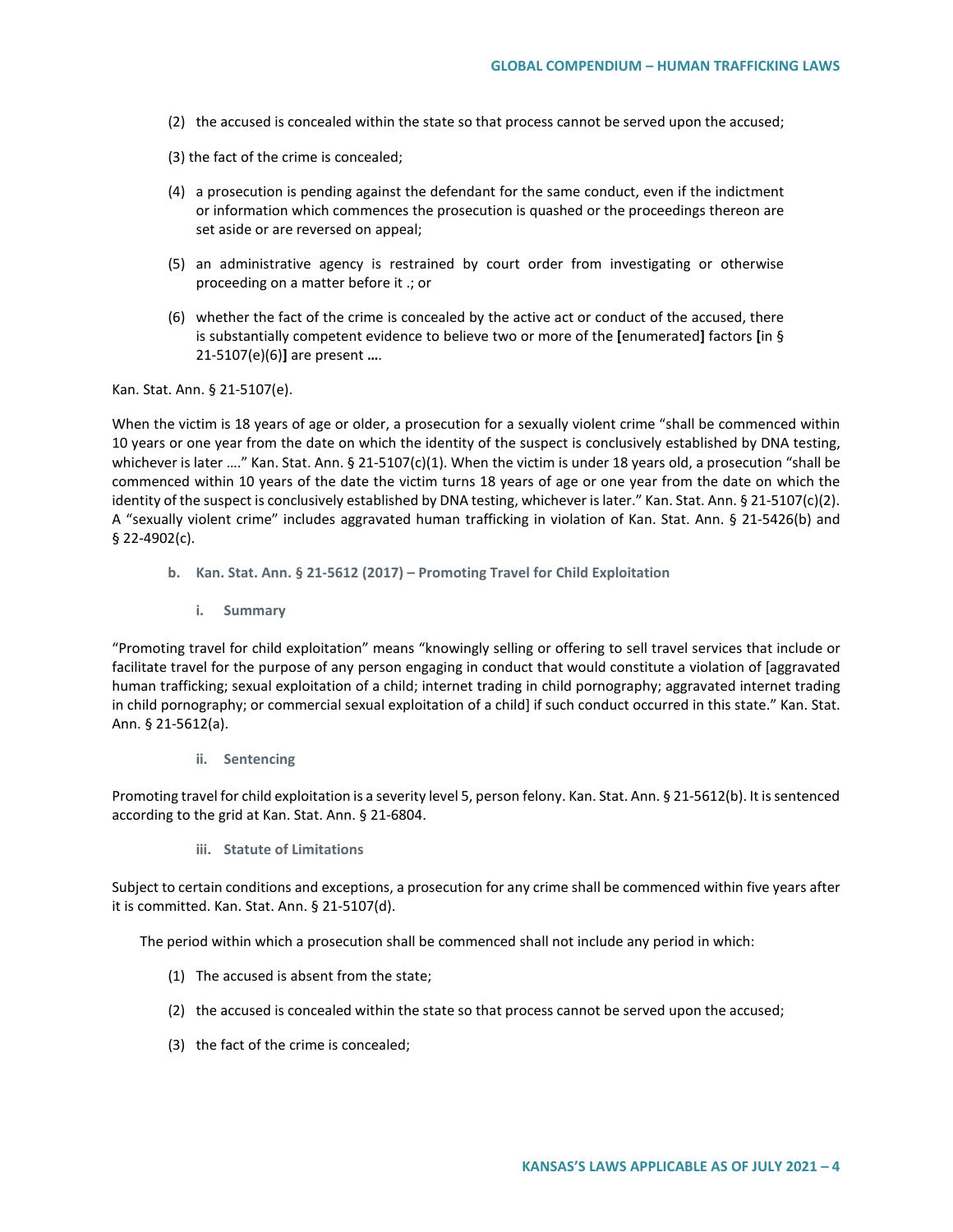- (4) a prosecution is pending against the defendant for the same conduct, even if the indictment or information which commences the prosecution is quashed or the proceedings are set aside or are reversed on appeal;
- (5) an administrative agency is restrained by court order from investigating or otherwise proceeding on a matter before it …; or
- (6) whether the fact of the crime is concealed by the active act or conduct of the accused, there is substantially competent evidence to believe two or more of the **[**enumerated**]** factors **[**in § 21-5107(e)(6)**]** are present **…**.

Kan. Stat. Ann. § 21-5107(e); *see also* Kan. Stat. Ann. § 21-5107(c) (statute of limitations for "sexually violent crimes").

**c. Kan. Stat. Ann. § 21-6328 (2021) – Kansas Racketeer Influenced and Corrupt Organization Act** 

A "covered person" in Kansas's racketeering statute includes persons who engaged in human trafficking, aggravated human trafficking, or commercial sexual exploitation of a child. Kan. Stat. Ann. § 21-6328(b)(2).

- **d. Kan. Stat. Ann. § 21-6419 (2013) – Selling Sexual Relations**
	- **i. Summary**

"Selling sexual relations is performing for hire, or offering or agreeing to perform for hire where there is an exchange of value, any of the following acts:

- (1) Sexual intercourse;
- (2) sodomy; or
- (3) manual or other bodily contact stimulation of the genitals of any person with the intent to arouse or gratify the sexual desires of the offender or another."

Kan. Stat. Ann. § 21-6419(a).

It is an affirmative defense to a charge of selling sexual relations that the defendant committed the act because the defendant was subjected to human trafficking, aggravated human trafficking, or commercial sexual exploitation of a child. Kan. Stat. Ann. § 21-6419(c).

**ii. Sentencing**

"Selling sexual relations is a class B nonperson misdemeanor." Kan. Stat. Ann. § 21-6419(b). The maximum sentence for a Class B misdemeanor is confinement in the county jail for six months. Kan. Stat. Ann. § 21-6602(a)(2).

**iii. Statute of Limitations**

Subject to certain conditions and exceptions, a prosecution for any crime shall be commenced within five years after it is committed. Kan. Stat. Ann. § 21-5107(d)

The period within which a prosecution shall be commenced shall not include any period in which:

- (1) The accused is absent from the state;
- (2) the accused is concealed within the state so that process cannot be served upon the accused;
- (3) the fact of the crime is concealed;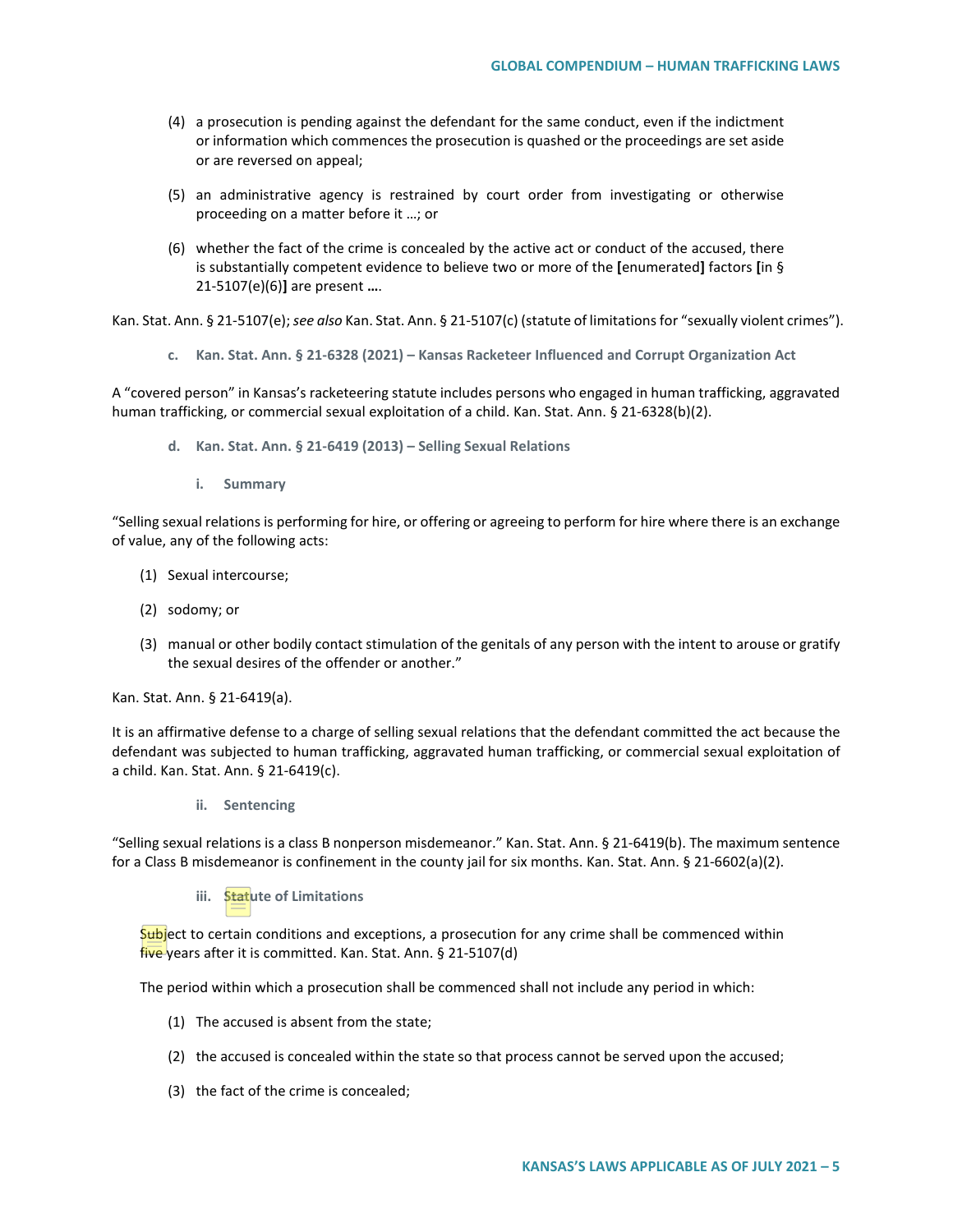- (4) a prosecution is pending against the defendant for the same conduct, even if the indictment or information which commences the prosecution is quashed or the proceedings are set aside or are reversed on appeal;
- (5) an administrative agency is restrained by court order from investigating or otherwise proceeding on [certain specified matters] …; or
- (6) whether the fact of the crime is concealed by the active act or conduct of the accused, there is substantially competent evidence to believe two or more of the [enumerated] factors [in § 21-5107(e)(6)] are present ….

Kan. Stat. Ann. § 21-5107(e).

- **e. Kan. Stat. Ann. § 21-6424 (2017) – Unlawful Use of a Communication Facility**
	- **i. Summary**

It shall be unlawful for any person to knowingly or to intentionally use any communication facility:

- (1) In committing, causing, or facilitating the commission of any felony under [the statutes for (1) human trafficking and aggravated human trafficking; (2) commercial sexual exploitation of a child; or (3) promoting the sale of sexual relations];
- (2) in any attempt to commit, any conspiracy to commit, or any criminal solicitation of any felony under [the statutes for (1) human trafficking and aggravated human trafficking; (2) commercial sexual exploitation of a child; or (3) promoting the sale of sexual relations]; or
- (3) in committing, causing, or facilitating the commission of any felony or misdemeanor under [the statute for buying sexual relations] or in any attempt to commit, any conspiracy to commit, or any criminal solicitation of any felony or misdemeanor under [the statute for buying sexual relations].

Kan. Stat. Ann. § 21-6424(a).

"As used in this section, 'communication facility' means any and all public and private instrumentalities used or useful in the transmission of writing, signs, signals, pictures or sounds of all kinds and includes telephone, wire, radio, computer, computer networks, beepers, pagers and all other means of communication." Kan. Stat. Ann. § 21-6424(c).

It is an affirmative defense to a charge of unlawful use of a communication facility that the defendant committed the act because the defendant had been subjected to human trafficking, aggravated human trafficking, or commercial sexual exploitation of a child. Kan. Stat. Ann. § 21-6424(d).

**ii. Sentencing** 

Each separate use of a communication facility may be charged as a separate offense under this subsection. Kan. Stat. Ann. § 21-6424(a).

"Violation of subsection (a)(1) or (a)(2) is a severity level 7, person felony." Kan. Stat. Ann. § 21-6424(b)(1). It is sentenced according to the grid at Kan. Stat. Ann. § 21-6804.

"Violation of subsection (a)(3) is a Class A person misdemeanor." Kan. Stat. Ann. § 21-6424(b)(2). The maximum sentence for a Class A misdemeanor is confinement in the county jail for one year. Kan. Stat. Ann. § 21-6602(a)(1).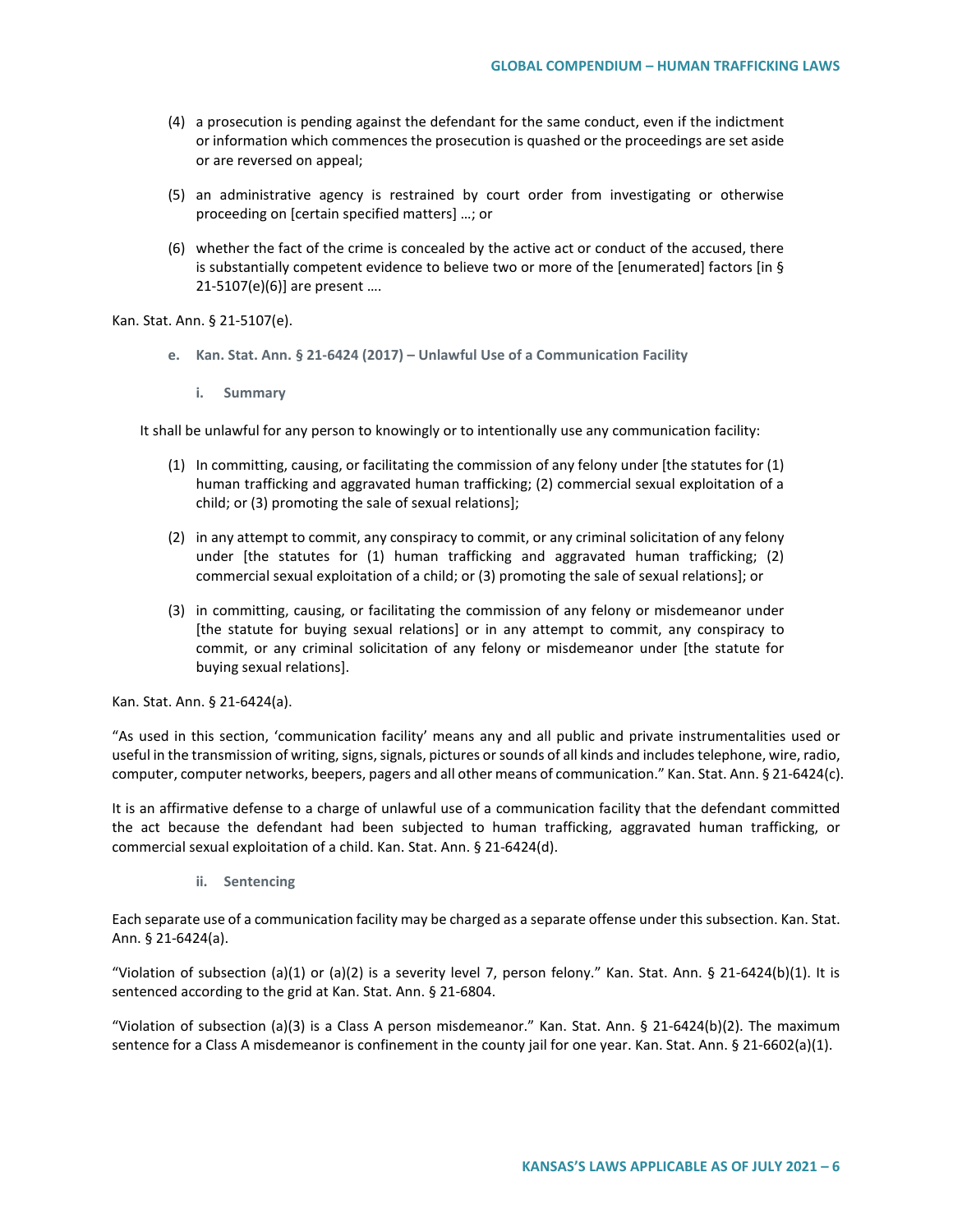**iii. Statute of Limitations** 

Subject to certain conditions and exceptions, a prosecution for any crime shall be commenced within five years after it is committed. Kan. Stat. Ann. § 21-5107(d).

The period within which a prosecution shall be commenced shall not include any period in which:

- (1) The accused is absent from the state;
- (2) the accused is concealed within the state so that process cannot be served upon the accused;
- (3) the fact of the crime is concealed;
- (4) a prosecution is pending against the defendant for the same conduct, even if the indictment or information which commences the prosecution is quashed or the proceedings are set aside or are reversed on appeal;
- (5) an administrative agency is restrained by court order from investigating or otherwise proceeding on a matter before it …; or
- (6) whether the fact of the crime is concealed by the active act or conduct of the accused, there is substantially competent evidence to believe two or more of the **[**enumerated**]** factors **[**in § 21-5107(e)(6)**]** are present **…**.

Kan. Stat. Ann. § 21-5107(e).

When the victim is 18 years of age or older, a prosecution for a sexually violent crime "shall be commenced within 10 years or one year from the date on which the identity of the suspect is conclusively established by DNA testing, whichever is later ...." Kan. Stat. Ann. § 21-5107(c)(1). When the victim is under 18 years old, a prosecution "shall be commenced within 10 years of the date the victim turns 18 years of age or one year from the date on which the identity of the suspect is conclusively established by DNA testing, whichever is later." Kan. Stat. Ann. § 21-5107(c)(2). "Sexually violent crime" means "any act which beyond a reasonable doubt has been determined to have been sexually motivated, unless the court, on the record, finds that the act involved non-forcible sexual conduct, the victim was at least 14 years of age and the offender was not more than four years older than the victim." Kan. Stat. Ann. § 22-4902(c)(18).

**2. Online Child Sexual Exploitation and Child Pornography Offenses**

Kan. Stat. Ann. § 21-5508 – Indecent Solicitation of a Child; Aggravated Indecent Solicitation of a Child

- Kan. Stat. Ann. § 21-5509 Electronic Solicitation
- Kan. Stat. Ann. § 21-5510 Sexual Exploitation of a Child

Kan. Stat. Ann. § 21-5514 – Internet Trading in Child Pornography; Aggravated Internet Trading in Child Pornography

- Kan. Stat. Ann. § 21-5610 Unlawful Possession of a Visual Depiction of a Child
- Kan. Stat. Ann. § 21-5611 Unlawful Transmission of a Visual Depiction of a Child
- Kan. Stat. Ann. § 21-6419 Selling Sexual Relations
- Kan. Stat. Ann. § 21-6420 Promoting the Sale of Sexual Relations
- Kan. Stat. Ann. § 21-6421 Buying Sexual Relations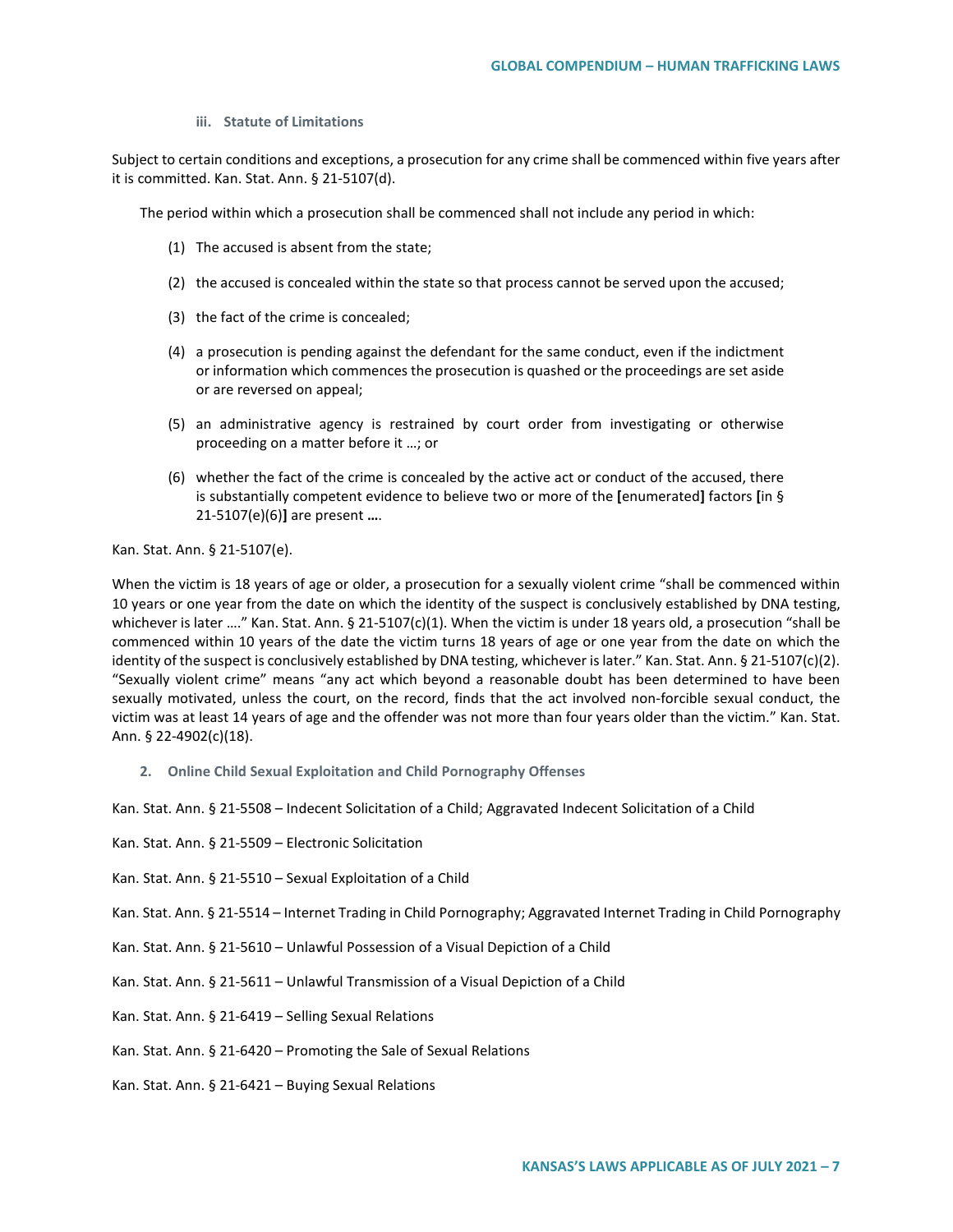Kan. Stat. Ann. § 21-6422 – Commercial Sexual Exploitation of a Child

**3. Kan. Stat. Ann. § 22-4904 (2016) – Registration of Sex Offender**

With limited exceptions, a person who is found guilty of a "sex offense" must register as a sex offender. Kan. Stat. Ann. § 22-4904. A "sex offense" for registration purposes includes the offenses of sexual exploitation of a child, electronic solicitation, aggravated human trafficking, and commercial sexual exploitation of a child. Kan. Stat. Ann. §§ 22-4902, 22-4904.

## **B. Civil Liability Statutes**

- **1. Kan. Stat. Ann. § 60-5003 (2015) – Civil Lawsuit for Victims of Human Trafficking or Commercial Sexual Exploitation of a Child**
	- **a. Summary**

A victim of the conduct of another that would constitute conduct prohibited by Kansas's human trafficking, aggravated human trafficking, or commercial sexual exploitation of a child statutes may bring a lawsuit against the person or persons who engaged in such conduct if the victim suffered personal or psychological injury as a result of the conduct. Kan. Stat. Ann. § 60-5003(a).

At the victim's request, the Kansas Attorney General may pursue a case on behalf of any Kansas victim under this section. All damages obtained shall go to the victim, and the Attorney General may seek reasonable attorney's fees and costs. Kan. Stat. Ann. § 60-5003(d).

**b. Damages and Other Relief**

In a claim under this section, the court shall award a prevailing plaintiff the costs of the lawsuit, including reasonable attorney fees. Kan. Stat. Ann. § 60-5003(b). A victim may seek actual damages, exemplary or punitive damages, injunctive relief, and any other appropriate relief. Kan. Stat. Ann. § 60-5003(a). A victim who is awarded damages shall be deemed to have sustained damages of at least USD 150,000. Kan. Stat. Ann. § 60-5003(b).

**c. Statute of Limitations**

Notwithstanding any other provision of law, any lawsuit commenced under this section shall be filed within 10 years after the later of the date on which the victim:

- (1) was freed from the human trafficking situation; or
- (2) attained 18 years of age.

Kan. Stat. Ann. § 60-5003(c).

- **2. Kan. Stat. Ann. § 60-5001 (2015) – Civil Lawsuit for Victims of Child Pornography**
	- **a. Summary**

Any person who, while under the age of 18, was a victim of offenses including human trafficking, aggravated human trafficking, or commercial sexual exploitation of a child, "where such offense resulted in a conviction and any portion of such offense was used in the production of child pornography, and who suffers personal or psychological injury as a result of the production, promotion, or possession of such child pornography, may bring an action in an appropriate state court against the producer, promoter or intentional possessor of such child pornography, regardless of whether the victim is now an adult." Kan. Stat. Ann. § 60-5001(a).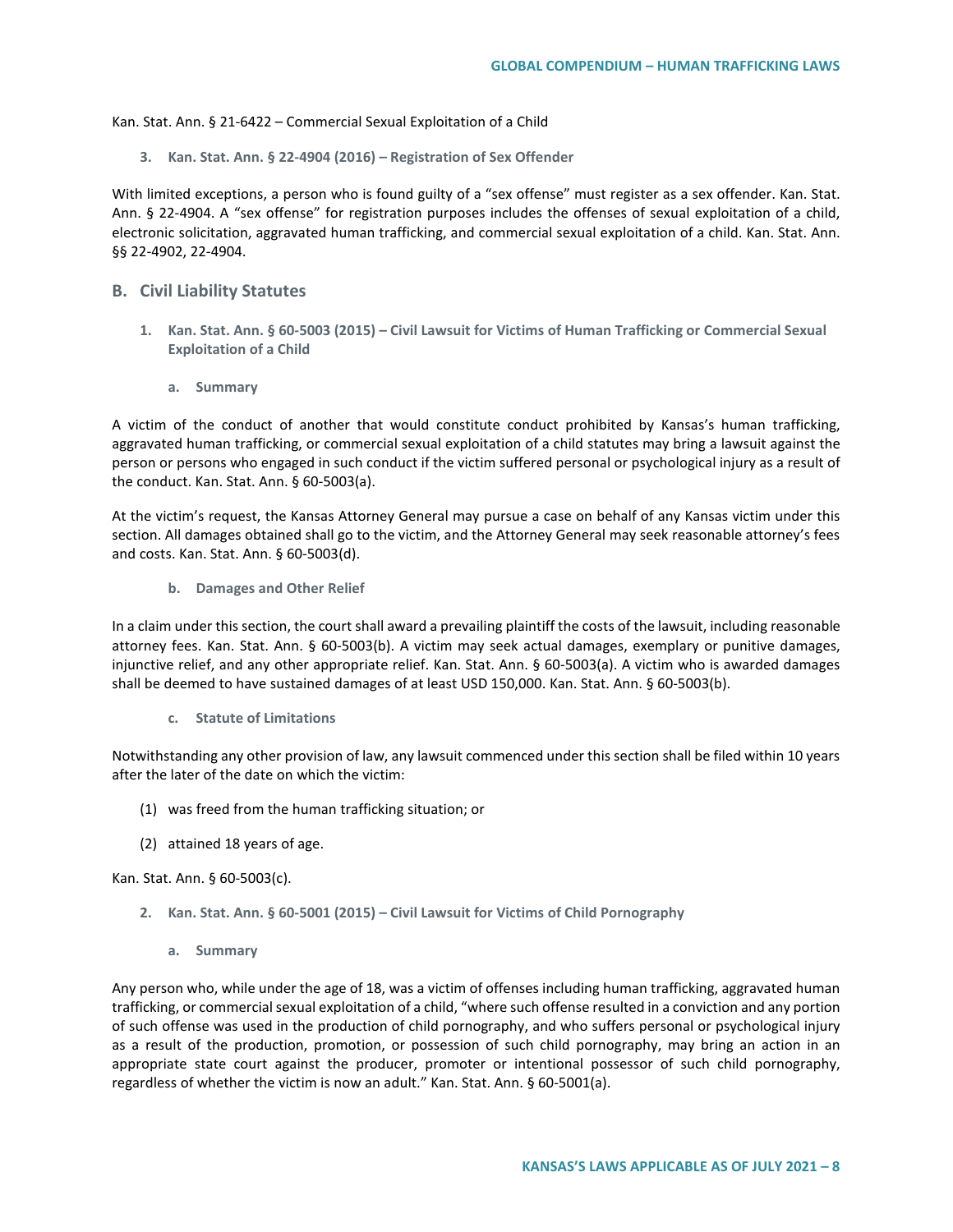It is not a defense to a civil lawsuit under this section that the respondent did not know the victim or did not commit the abuse depicted in the child pornography. Kan. Stat. Ann. § 60-5001(d).

At the victim's request, the attorney general may pursue cases on behalf of any Kansas victim under this section. All damages obtained shall go to the victim, and the attorney general may seek reasonable attorney's fees and costs. Kan. Stat. Ann. § 60-5001(e).

### **b. Damages and Other Relief**

In any lawsuit brought under this section, a prevailing plaintiff shall recover the actual damages such person sustained and the cost of the lawsuit, including reasonable attorney's fees. Any victim who is awarded damages under this section shall be deemed to have sustained damages of at least USD 150,000. Kan. Stat. Ann. § 60-5001(b).

### **c. Statute of Limitations**

Notwithstanding any other provision of law, any lawsuit commenced under this section shall be filed within three years after the later of:

- (1) the conclusion of a related criminal case;
- (2) the notification to the victim by a member of a law enforcement agency of the creation, possession, or promotion of the child pornography; or
- (3) in the case of a victim younger than 18, within three years after the person reaches the age of 18.

Kan. Stat. Ann. § 60-5001(c).

**3. Kan. Stat. Ann. § 60-523 (2011) – Limitation on Lawsuits for Damages Suffered as a Result of Childhood Sexual Abuse**

No lawsuit for recovery of damages suffered as a result of "childhood sexual abuse" shall be commenced more than three years after the date the person attains 18 years of age or more than three years from the date the person discovers or reasonably should have discovered that the injury or illness was caused by childhood sexual abuse, whichever occurs later. Kan. Stat. Ann. § 60-523(a). "Childhood sexual abuse" includes "any act committed against a person ... under the age of 18 years and which act would have been a violation of" crimes including sexual exploitation of a child. Kan. Stat. Ann. § 60-523(b)(2).

- **C. Additional Statutes Specific to Human Trafficking** 
	- **1. Kan. Stat. Ann. § 8-2,157 (2017) – Commercial Driver's Licenses; Training in Human Trafficking Identification and Prevention Required**

An applicant for issuance or renewal of a commercial driver's license, prior to such issuance or renewal, shall complete training approved by the Kansas Attorney General in human trafficking identification and prevention and provide satisfactory proof of such completion to the Division of Vehicles of the Department of Revenue prior to such issuance or renewal.

**2. Kan. Stat. Ann. § 38-2312 (2019) – Expungement of Records for Juvenile Trafficking Victims**

After an application, a court shall expunge the records and files of a juvenile for most crimes if the court finds that:

(A) the juvenile is a victim of human trafficking and committed the adjudicated acts as a result,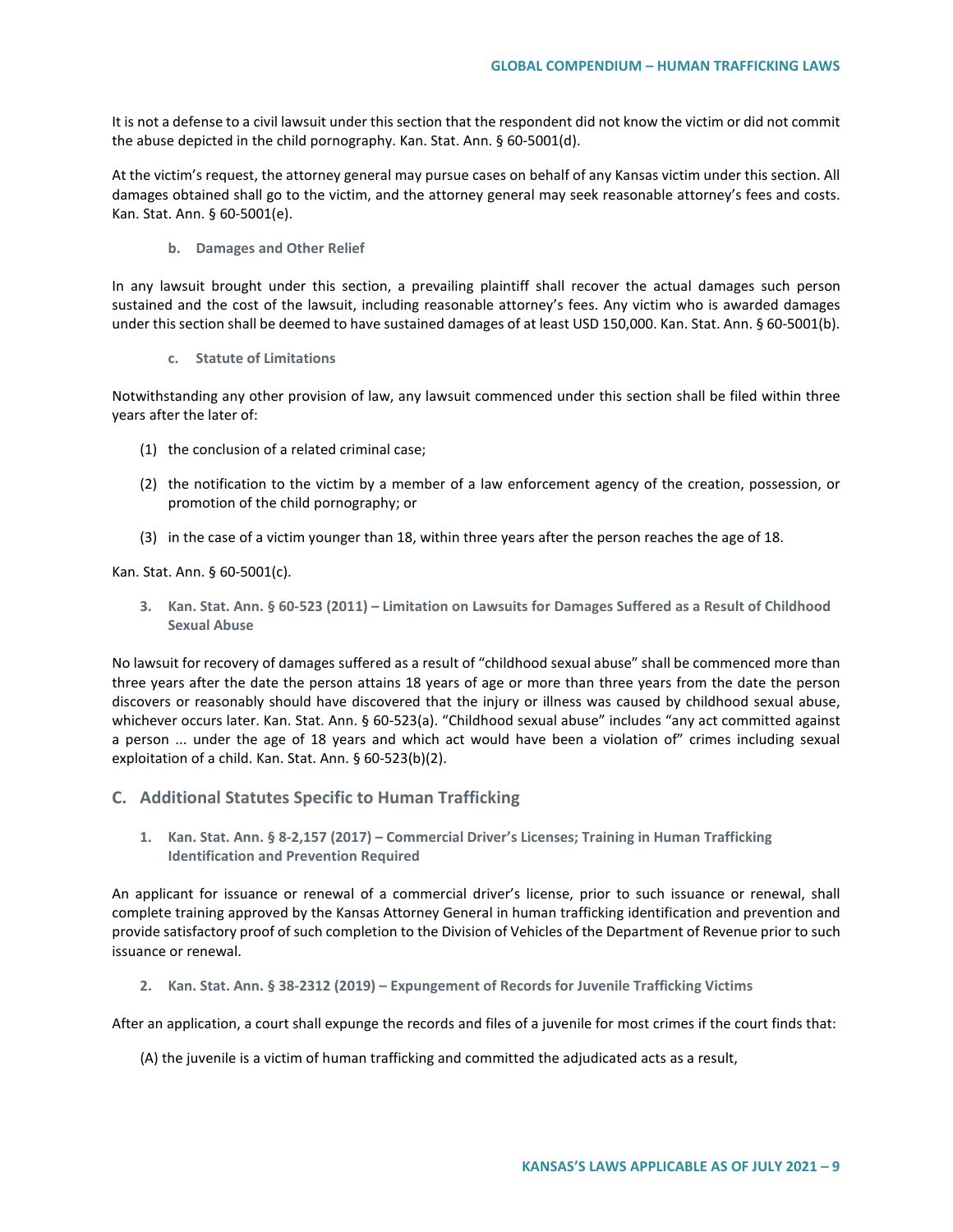"(B) since the final discharge of the juvenile, the juvenile has not been convicted of a felony or of a misdemeanor other than a traffic offense or adjudicated as a juvenile offender … and no proceedings are pending seeking such a conviction or adjudication, and

(C) the circumstances and behavior of the petitioner warrant expungement."

Kan. Stat. Ann. § 38-2312(e).

**3. Kan. Stat. Ann. § 38-2231 (2018) – Child Under 18, When Law Enforcement Officers or Court Services Officers May Take into Custody**

A law enforcement officer or court services officer shall take a child under 18 years of age into custody when the officer reasonably believes the child is a victim of human trafficking, aggravated human trafficking, or commercial sexual exploitation of a child. Kan. Stat. Ann. § 38-2231(b)(3).

**4. Kan. Stat. Ann. § 38-2289 (2016) –Reporting of Information to Law Enforcement of a Child Trafficking Victim**

Immediately after receiving information that a child has been identified as a victim of human trafficking, aggravated human trafficking, or commercial sexual exploitation of a child, the Secretary for Children and Families or the Secretary's designee must report that information to law enforcement and in no case any later than 24 hours after receiving such information.

**5. Kan. Stat. Ann. § 44-312** *et seq***. (1999) – Payment of Compensation**

An employer that willfully fails to pay an employee wages may be held liable for the wages owed plus additional penalties in a civil lawsuit brought by the employee. Kan. Stat. Ann. § 44-315. In the alternative, an employee may file a claim with the Department of Labor to recover unpaid wages and damages. Kan. Stat. Ann. § 44-322a.

More information is available at: [https://www.dol.ks.gov/laws/wage-claims.](https://www.dol.ks.gov/laws/wage-claims)

**6. Kan. Stat. Ann. § 58-25,137 (2019) – Housing Protections for Persons Affected by Human Trafficking**

Landlords may not deny tenancy based on the fact that the applicant is a "protected person." Victims of human trafficking are protected persons.

**7. Kan. Stat. Ann. § 75-756 (2013) –Coordination of Law Enforcement Training on Human Trafficking**

The Kansas Attorney General, in consultation with other appropriate state agencies, is authorized to coordinate training regarding human trafficking for law enforcement agencies throughout the state.

**8. Kan. Stat. Ann. § 75-757 (2013) – Human Trafficking Advisory Board**

Kansas created an advisory board on the subject of human trafficking that includes representatives from 16 state entities.

**9. Kan. Stat. Ann. § 75-758 (2013) – Human Trafficking Victim Assistance Fund** 

Kansas created a fund for support, care, treatment, and other services for victims of human trafficking and commercial sexual exploitation of a child.

**10. Kan. Stat. Ann. § 75-759 (2021) – Notice Offering Help to Human Trafficking Victims** 

A notice offering to help trafficking victims, including information about the national human trafficking hotline, shall appear on the websites of the Kansas Attorney General, the Kansas Department for Children and Families, and the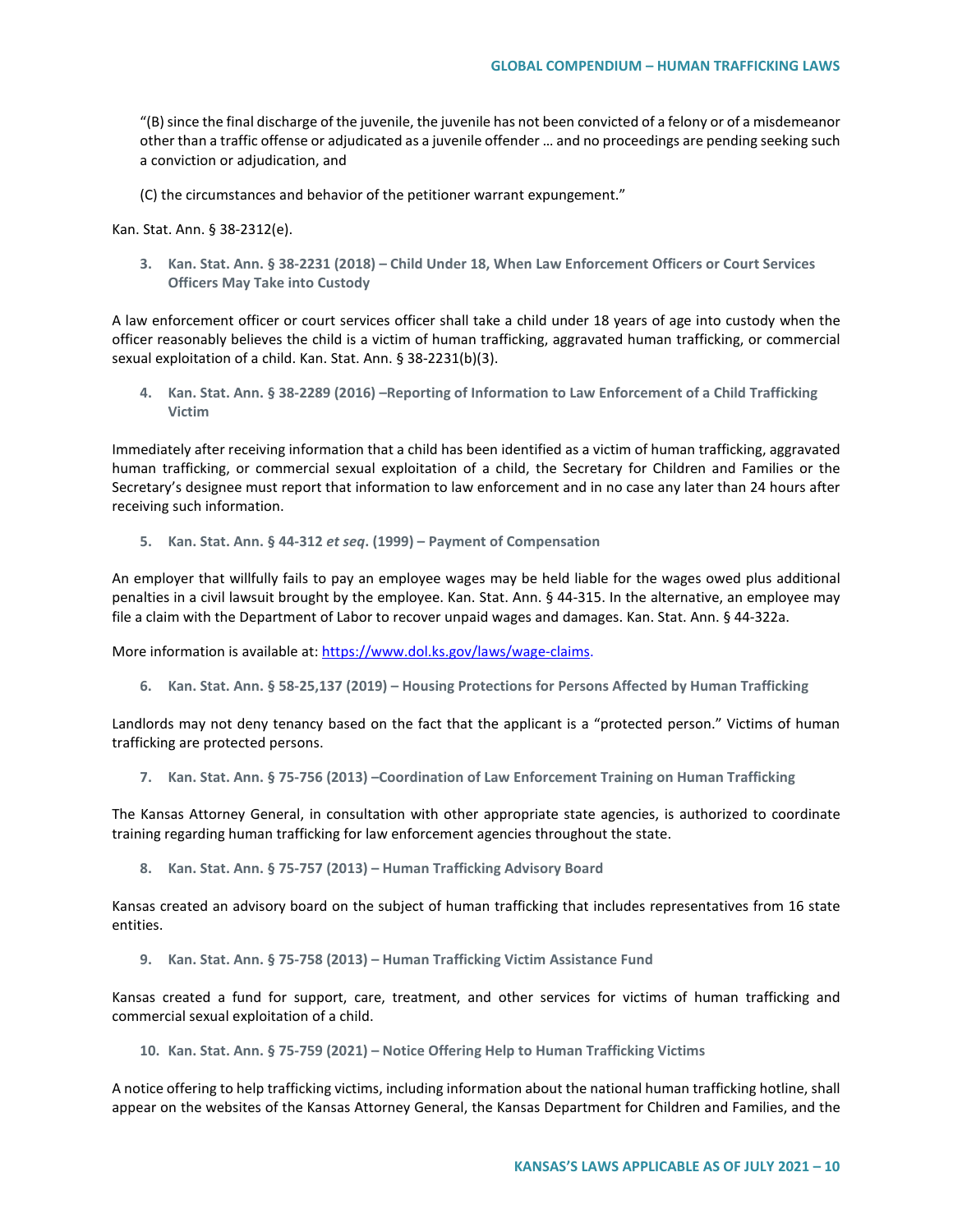Kansas Department of Labor. Kan. Stat. Ann. § 75-759(a). The Secretary of Labor, in consultation with the Attorney General, shall develop and implement an education plan to raise awareness among Kansas employers about the problem of human trafficking, about the hotline described in this section, and about other resources that may be available to employers, employees, and potential victims of human trafficking. Kan. Stat. Ann. § 75-759(d).

#### **11. Kan. Stat. Ann. § 75-453 (2021) – Substitute Mailing Address**

An adult person, an adult family member residing with the victim, a parent or guardian acting on behalf of a minor, or a guardian acting on behalf of an incapacitated person, may apply by and through an enrolling agent to have an address designated by the [Kansas] attorney general serve as the person's address or the address of the minor or incapacitated person. \* \* \* The [Kansas] attorney general shall approve an application if it is filed …, signed by the applicant and enrolling agent under penalty of perjury and providing:

- (1) A statement by the applicant that the applicant has good reason to believe that the applicant, or the minor or incapacitated person on whose behalf the application is made, is a victim of domestic violence, sexual assault, human trafficking or stalking and:
	- (i) That the applicant fears for the applicant's safety or the applicant's children's safety or the safety of the minor or incapacitated person on whose behalf the application is made; or
	- (ii) that by virtue of living with an enrolled program participant, the applicant fears that the knowledge or publication of the applicant's whereabouts will put the enrolled participant in danger.
- (2) A designation of the [Kansas] attorney general as agent for purposes of service of process and for the purpose of receipt of mail.
- (3) The confidential mailing address where the applicant can be contacted by the secretary of state, and the phone number or numbers where the applicant can be called by the secretary of state.
- (4) The confidential address or addresses that the applicant requests not be disclosed for the reason that disclosure will increase the risk of domestic violence, sexual assault, human trafficking or stalking.
- (5) Evidence that the applicant or the minor or incapacitated person on whose behalf the application is made, is a victim of domestic violence, sexual assault, human trafficking, or stalking, or is an adult family member residing with the victim. \* \* \*
- (6) A statement of whether there are any existing court orders involving the applicant for child support, child custody or child visitation and whether there are any active court actions [lawsuits] involving the applicant for child support, child custody, or child visitation, the name and address of legal counsel of record and the last known address of the other parent or parents involved in those court orders or court actions.
- (7) The signature of the applicant and of any individual or representative of any enrolling agent who assisted in the preparation of the application, and the date on which the applicant signed the application.

Kan. Stat. Ann. § 75-453.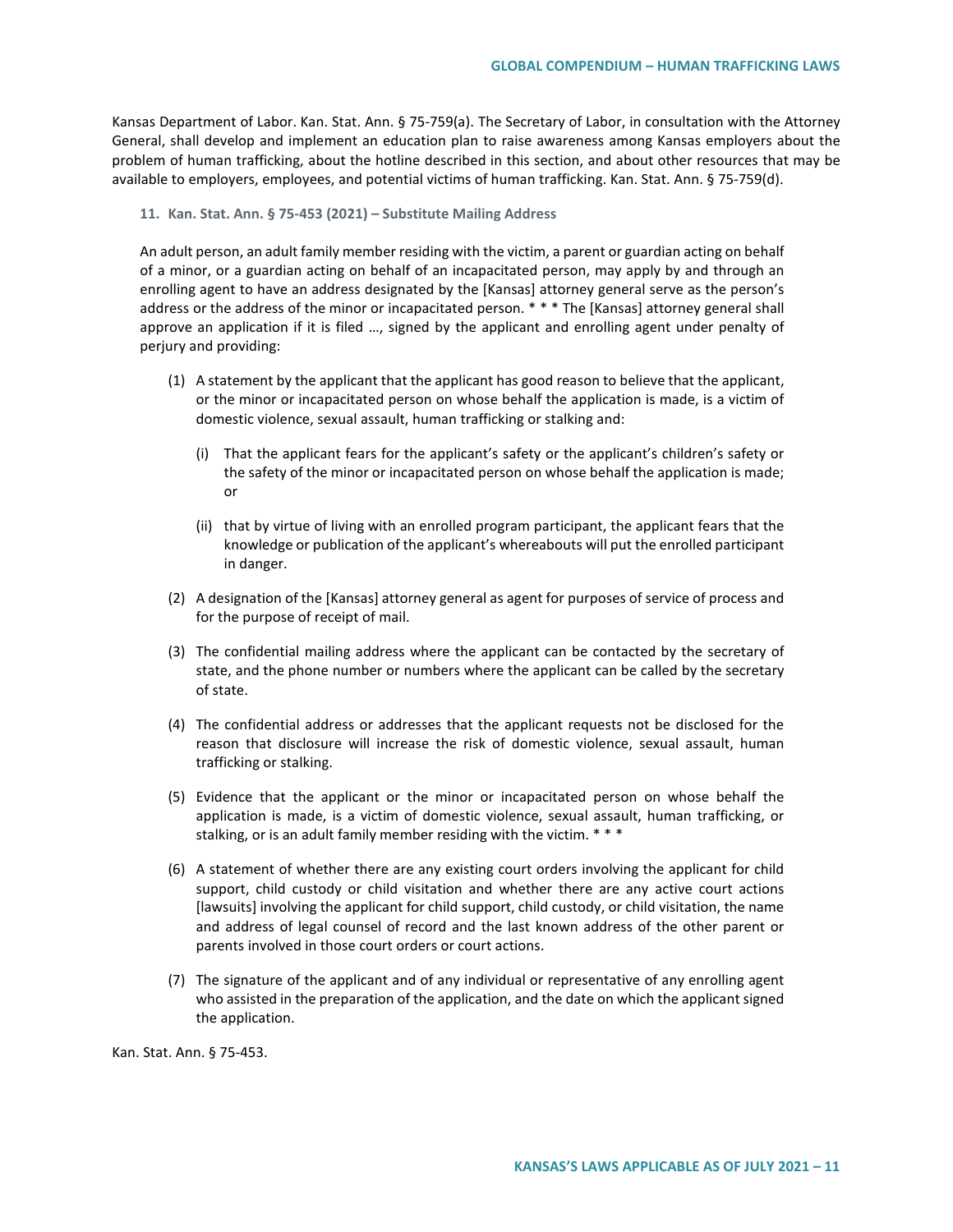**12. Kan. Supreme Court Rule 24 (2019) – Protection of Personally Identifiable Information**

This rule obligates attorneys and parties to protect the confidentiality of the victim's personally identifiable information, including name, in a human trafficking case.

### **D. Significant Cases**

**1.** *State v. Williams***, 257 P.3d 849 (Kan. Ct. App. 2011)**

The defendant was convicted of aggravated human trafficking after recruiting and relocating a minor to engage in prostitution for the defendant's financial benefit. The defendant contended that Kansas's human trafficking statute was unconstitutionally overbroad and vague. He also argued that the district court erred by entering a conviction for the general crime of aggravated trafficking when the state's evidence supported a conviction for the specific crime of promoting prostitution.

The Kansas Court of Appeals upheld the aggravated human trafficking statute as not overbroad or vague. In addition, the court held the crimes of aggravated trafficking and promoting prostitution did not have identical elements for sentencing purposes.

**E. Academic Research/Papers**

Merideth J. Hogan, *A Review of Human Trafficking*, 87 J. KAN. B. ASS'N 36 (2018).

Leslie Klaassen, Note, *Breaking the Victimization Cycle: Domestic Minor Trafficking in Kansas*, 52 WASHBURN L. J. 581 (2013).

- **F. Resources**
- Kansas Attorney General, Human Trafficking: <https://ag.ks.gov/public-safety/human-trafficking>
- National Human Trafficking Hotline (Kansas): <https://humantraffickinghotline.org/state/kansas>
- Law Enforcement Protocol for Human Trafficking Victims (2020): [https://ag.ks.gov/docs/default-source/publications/law-enforcement-protocol-for-human-trafficking](https://ag.ks.gov/docs/default-source/publications/law-enforcement-protocol-for-human-trafficking-victims.pdf?sfvrsn=23d0c61a_8)[victims.pdf?sfvrsn=23d0c61a\\_8](https://ag.ks.gov/docs/default-source/publications/law-enforcement-protocol-for-human-trafficking-victims.pdf?sfvrsn=23d0c61a_8)

Kansas Human Trafficking Brochure (2019): [https://ag.ks.gov/docs/default-source/publications/human-trafficking-brochure.pdf?sfvrsn=e41758af\\_20](https://ag.ks.gov/docs/default-source/publications/human-trafficking-brochure.pdf?sfvrsn=e41758af_20)

Shared Hope International, Kansas Report Card (2019): [http://sharedhope.org/PICframe9/reportcards/PIC\\_RC\\_2019\\_KS.pdf](http://sharedhope.org/PICframe9/reportcards/PIC_RC_2019_KS.pdf)

- Shared Hope International, Kansas Analysis and Recommendations (2019): [http://sharedhope.org/PICframe9/analysis/PIC\\_AR\\_2019\\_KS.pdf](http://sharedhope.org/PICframe9/analysis/PIC_AR_2019_KS.pdf)
- U.S. Department of Health & Human Services, *Kansas: Efforts to Combat Human Trafficking* (2017): [https://www.acf.hhs.gov/sites/default/files/documents/otip/kansas\\_profile\\_efforts\\_to\\_combat\\_human\\_](https://www.acf.hhs.gov/sites/default/files/documents/otip/kansas_profile_efforts_to_combat_human_trafficking.pdf) [trafficking.pdf](https://www.acf.hhs.gov/sites/default/files/documents/otip/kansas_profile_efforts_to_combat_human_trafficking.pdf)